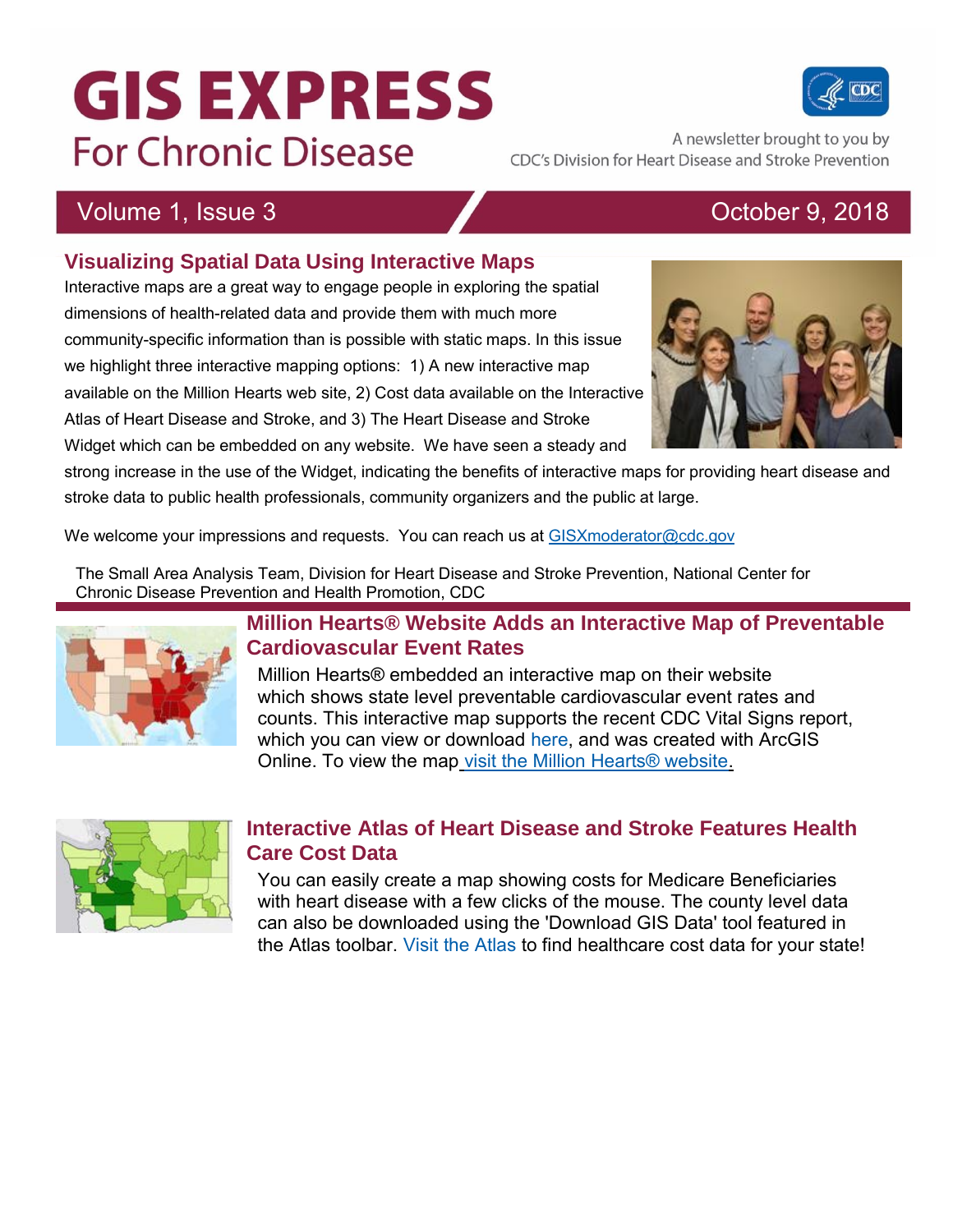

#### **The Heart Disease and Stroke Widget has hit a milestone -- more than 29,000 interactions in a single month!**

This metric indicates a strong and growing interest in local geographic patterns of heart disease and stroke mortality. Embedding this interactive mapping widget is easy. Simply [visit this web page](http://links.govdelivery.com/track?type=click&enid=ZWFzPTEmbWFpbGluZ2lkPTIwMTgxMDA5Ljk1OTg1ODcxJm1lc3NhZ2VpZD1NREItUFJELUJVTC0yMDE4MTAwOS45NTk4NTg3MSZkYXRhYmFzZWlkPTEwMDEmc2VyaWFsPTE3MjExMDA4JmVtYWlsaWQ9amFuZXQud3JpZ2h0QGNtcy5oaHMuZ292JnVzZXJpZD1qYW5ldC53cmlnaHRAY21zLmhocy5nb3YmZmw9JmV4dHJhPU11bHRpdmFyaWF0ZUlkPSYmJg==&&&104&&&https://www.cdc.gov/dhdsp/maps/hds-widget.htm) and copy the short HTML code. Provide this code to your website manager and let them know they can customize the default state and health outcome.



#### **Need Help Finding Reliable Geo-spatial Data?**

Locating the reliable geo-spatial data that you need can be a challenging task. We've done some legwork and compiled a list of data sources that are relevant to public health professionals working in chronic disease. Categories of data sources include: social determinants of health, environmental health, GIS data, and public health data. [Explore our geo](http://links.govdelivery.com/track?type=click&enid=ZWFzPTEmbWFpbGluZ2lkPTIwMTgxMDA5Ljk1OTg1ODcxJm1lc3NhZ2VpZD1NREItUFJELUJVTC0yMDE4MTAwOS45NTk4NTg3MSZkYXRhYmFzZWlkPTEwMDEmc2VyaWFsPTE3MjExMDA4JmVtYWlsaWQ9amFuZXQud3JpZ2h0QGNtcy5oaHMuZ292JnVzZXJpZD1qYW5ldC53cmlnaHRAY21zLmhocy5nb3YmZmw9JmV4dHJhPU11bHRpdmFyaWF0ZUlkPSYmJg==&&&105&&&https://www.cdc.gov/dhdsp/maps/gisx/resources/geo-spatial-data.html)[spatial data list here.](http://links.govdelivery.com/track?type=click&enid=ZWFzPTEmbWFpbGluZ2lkPTIwMTgxMDA5Ljk1OTg1ODcxJm1lc3NhZ2VpZD1NREItUFJELUJVTC0yMDE4MTAwOS45NTk4NTg3MSZkYXRhYmFzZWlkPTEwMDEmc2VyaWFsPTE3MjExMDA4JmVtYWlsaWQ9amFuZXQud3JpZ2h0QGNtcy5oaHMuZ292JnVzZXJpZD1qYW5ldC53cmlnaHRAY21zLmhocy5nb3YmZmw9JmV4dHJhPU11bHRpdmFyaWF0ZUlkPSYmJg==&&&105&&&https://www.cdc.gov/dhdsp/maps/gisx/resources/geo-spatial-data.html)



#### **New Study of Spatio-Temporal Trends in Heart Disease from the Division for Heart Disease and Stroke Prevention**

A recent study, published in Social Science and Medicine, examines countylevel trends in heart disease death rates by time period, age group and birth cohort. The results provide a historical perspective for exploring circumstances that may be contributing to recent plateaus and increases in heart disease death rates, including the potential roles of the obesity and diabetics epidemics and the importance of macro-level socioeconomic conditions. [Click here to](http://links.govdelivery.com/track?type=click&enid=ZWFzPTEmbWFpbGluZ2lkPTIwMTgxMDA5Ljk1OTg1ODcxJm1lc3NhZ2VpZD1NREItUFJELUJVTC0yMDE4MTAwOS45NTk4NTg3MSZkYXRhYmFzZWlkPTEwMDEmc2VyaWFsPTE3MjExMDA4JmVtYWlsaWQ9amFuZXQud3JpZ2h0QGNtcy5oaHMuZ292JnVzZXJpZD1qYW5ldC53cmlnaHRAY21zLmhocy5nb3YmZmw9JmV4dHJhPU11bHRpdmFyaWF0ZUlkPSYmJg==&&&106&&&https://www.sciencedirect.com/science/article/pii/S0277953618305410)  [read](http://links.govdelivery.com/track?type=click&enid=ZWFzPTEmbWFpbGluZ2lkPTIwMTgxMDA5Ljk1OTg1ODcxJm1lc3NhZ2VpZD1NREItUFJELUJVTC0yMDE4MTAwOS45NTk4NTg3MSZkYXRhYmFzZWlkPTEwMDEmc2VyaWFsPTE3MjExMDA4JmVtYWlsaWQ9amFuZXQud3JpZ2h0QGNtcy5oaHMuZ292JnVzZXJpZD1qYW5ldC53cmlnaHRAY21zLmhocy5nb3YmZmw9JmV4dHJhPU11bHRpdmFyaWF0ZUlkPSYmJg==&&&106&&&https://www.sciencedirect.com/science/article/pii/S0277953618305410) the article on Science Direct. PubMed should have the article indexed by December.



**Upcoming Conferences and Events**

[CDC Place and Health Conference Oct. 16](http://links.govdelivery.com/track?type=click&enid=ZWFzPTEmbWFpbGluZ2lkPTIwMTgxMDA5Ljk1OTg1ODcxJm1lc3NhZ2VpZD1NREItUFJELUJVTC0yMDE4MTAwOS45NTk4NTg3MSZkYXRhYmFzZWlkPTEwMDEmc2VyaWFsPTE3MjExMDA4JmVtYWlsaWQ9amFuZXQud3JpZ2h0QGNtcy5oaHMuZ292JnVzZXJpZD1qYW5ldC53cmlnaHRAY21zLmhocy5nb3YmZmw9JmV4dHJhPU11bHRpdmFyaWF0ZUlkPSYmJg==&&&108&&&http://www.surveymonkey.com/r/2018pah)

[URISA GIS Pro Conference \(GIS in HHS focus\): Oct. 9-12](http://links.govdelivery.com/track?type=click&enid=ZWFzPTEmbWFpbGluZ2lkPTIwMTgxMDA5Ljk1OTg1ODcxJm1lc3NhZ2VpZD1NREItUFJELUJVTC0yMDE4MTAwOS45NTk4NTg3MSZkYXRhYmFzZWlkPTEwMDEmc2VyaWFsPTE3MjExMDA4JmVtYWlsaWQ9amFuZXQud3JpZ2h0QGNtcy5oaHMuZ292JnVzZXJpZD1qYW5ldC53cmlnaHRAY21zLmhocy5nb3YmZmw9JmV4dHJhPU11bHRpdmFyaWF0ZUlkPSYmJg==&&&109&&&http://www.urisa.org/education-events/gis-pro-2016-urisa-s-54th-annual-conference/)

[ESRI Health and Human Services Conference: Oct. 23-25](http://links.govdelivery.com/track?type=click&enid=ZWFzPTEmbWFpbGluZ2lkPTIwMTgxMDA5Ljk1OTg1ODcxJm1lc3NhZ2VpZD1NREItUFJELUJVTC0yMDE4MTAwOS45NTk4NTg3MSZkYXRhYmFzZWlkPTEwMDEmc2VyaWFsPTE3MjExMDA4JmVtYWlsaWQ9amFuZXQud3JpZ2h0QGNtcy5oaHMuZ292JnVzZXJpZD1qYW5ldC53cmlnaHRAY21zLmhocy5nb3YmZmw9JmV4dHJhPU11bHRpdmFyaWF0ZUlkPSYmJg==&&&110&&&http://www.esri.com/events/health)

[Northwest GIS User Group Conference: Oct. 29-Nov 1](http://links.govdelivery.com/track?type=click&enid=ZWFzPTEmbWFpbGluZ2lkPTIwMTgxMDA5Ljk1OTg1ODcxJm1lc3NhZ2VpZD1NREItUFJELUJVTC0yMDE4MTAwOS45NTk4NTg3MSZkYXRhYmFzZWlkPTEwMDEmc2VyaWFsPTE3MjExMDA4JmVtYWlsaWQ9amFuZXQud3JpZ2h0QGNtcy5oaHMuZ292JnVzZXJpZD1qYW5ldC53cmlnaHRAY21zLmhocy5nb3YmZmw9JmV4dHJhPU11bHRpdmFyaWF0ZUlkPSYmJg==&&&111&&&https://www.nwgis.org/)

[American Public Health Association Annual Meeting: Nov. 10-14](http://links.govdelivery.com/track?type=click&enid=ZWFzPTEmbWFpbGluZ2lkPTIwMTgxMDA5Ljk1OTg1ODcxJm1lc3NhZ2VpZD1NREItUFJELUJVTC0yMDE4MTAwOS45NTk4NTg3MSZkYXRhYmFzZWlkPTEwMDEmc2VyaWFsPTE3MjExMDA4JmVtYWlsaWQ9amFuZXQud3JpZ2h0QGNtcy5oaHMuZ292JnVzZXJpZD1qYW5ldC53cmlnaHRAY21zLmhocy5nb3YmZmw9JmV4dHJhPU11bHRpdmFyaWF0ZUlkPSYmJg==&&&112&&&https://www.apha.org/events-and-meetings/annual)

[ESRI Users Conference: July 8-12, 2019](http://links.govdelivery.com/track?type=click&enid=ZWFzPTEmbWFpbGluZ2lkPTIwMTgxMDA5Ljk1OTg1ODcxJm1lc3NhZ2VpZD1NREItUFJELUJVTC0yMDE4MTAwOS45NTk4NTg3MSZkYXRhYmFzZWlkPTEwMDEmc2VyaWFsPTE3MjExMDA4JmVtYWlsaWQ9amFuZXQud3JpZ2h0QGNtcy5oaHMuZ292JnVzZXJpZD1qYW5ldC53cmlnaHRAY21zLmhocy5nb3YmZmw9JmV4dHJhPU11bHRpdmFyaWF0ZUlkPSYmJg==&&&113&&&https://www.esri.com/en-us/about/events/uc/overview)

Have you had a paper accepted for publication, know of an upcoming and relevant webinar, or made a presentation where GIS was an integral part of the content? We invite you to share your news and content ideas on the GIS Express! To submit items to be considered for inclusion in the GIS Express, please email [GISXmoderator@CDC.gov.](mailto:GISXmoderator@CDC.gov)